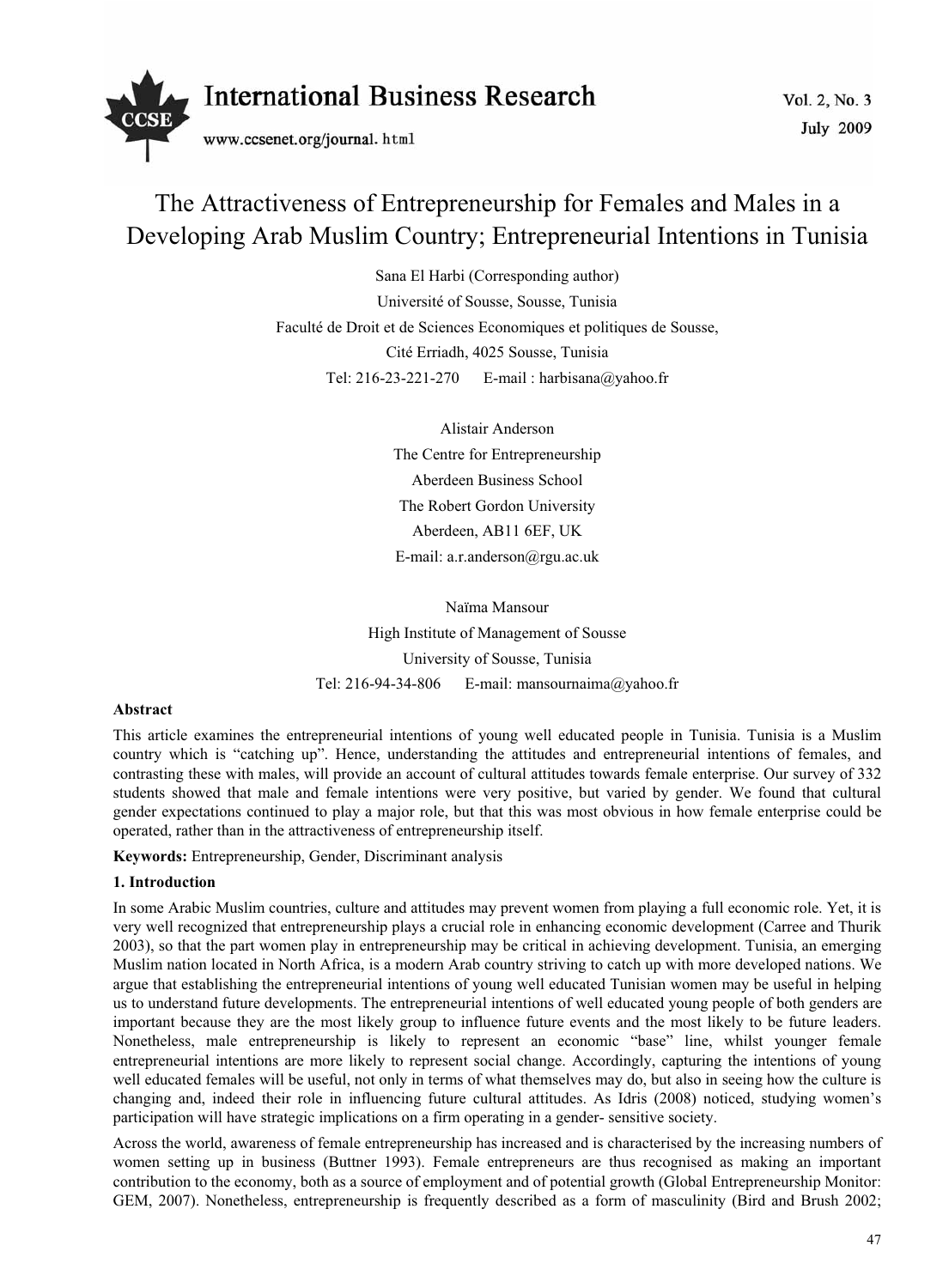Bruni and al 2004) and women remain under-represented in the entrepreneurial population. So that, a significant gender gap exists in rates of entrepreneurial activity across genders (GEM, 2006). Moreover, there are considerable differences between male and female entrepreneurship; motivations, financing strategies, risk perception and even success criteria are not the same (Galloway and al 2002; Buttner and Moore 1997). There are also considerable variations between countries; the GEM study (2007) notes that, with the exception of Brazil, Peru, Japan and Thailand, men are more likely to engage in entrepreneurial activity. For example, the activity rate for US females is 25 percent, but in Thailand 95 percent. Yet, Turkey, a largely Muslim country, has a tiny participation rate of 2.41 percent. It can be argued that the distinctive masculine dominated culture of such countries is historically and religiously rooted and thus strongly influences female participation. Indeed, Roomi and Parrot (2008) argue that many of the problems and challenges faced by Pakistani women entrepreneurs originate from the structurally enforced status of women within an Islamic society. When studying Omani entrepreneurial women's barriers to success, McElwee and Al-Riyami (2003) argue that Omani female entrepreneurship has to be seen in the light of their role in Arab Muslim societies where gender differences are enshrined in Shari'a (the Islamic Law).

Nevertheless, there are considerable changes in the role of women in Muslim countries; this is particularly true in business and in entrepreneurship. The number of females working in business has increased but the evidence to date suggests a large gender gap in venture creation and in business participation more generally in Muslim countries. Female workforce participation in Tunisia is some 27 percent but is characterised by a very limited presence in senior roles. As an example, women have only gained 12 percent of parliamentary seats in the last two elections. There is unfortunately no specific data available about entrepreneurial participation rates. However, even these indicative low female participation rates mask the differences in employment levels by income groups. Although female employment participation levels average 27 percent, the level for low and middle income groups is 42 percent. This suggests that the better off female is much less likely to be in employment and probably much less likely to have their own business. This correspondence between income and labour force participation is likely to be mirrored in entrepreneurship. The GEM study (2006) notes that, internationally but particularly in less well developed countries; a high proportion of female entrepreneurship is necessity enterprise. In such cases women may have been pushed into enterprise to escape unemployment rather than being drawn to entrepreneurship as opportunity (Orhan and Scott 2001). For example, Turkey has the lowest rate of opportunity to necessity early stage entrepreneurship (0.32 percent). This is particularly significant for our study because opportunity entrepreneurship is much more likely to lead to economic growth. Additionally, opportunity enterprises often reflect the desire for independence and individual freedom (Cromie 1987;; Muir 1999). Women are particularly constrained in these terms by the dual role, or double burden of cultural expectations about homemaking. But the flexibility offered by being your own boss is seen by some as a solution to balance work and family responsibilities (Goffee and Scase 1983; Scott 1986; Moult and Anderson 2004; Buttner 1993; Buttner and Moore 1997; Maysami and Goby 1999). Yet, even with these constraints, starting a business represents an expression of self accomplishment and the desirability of controlling one's own destiny. So an appreciation of well educated young womens' attitudes about becoming their own boss should present a measure of cultural change and impact.

One aspect of cultural shift is education. In comparison with other MENA (Middle East North Africa) countries, Tunisian women are now better educated. The proportion of women who have received a secondary or higher level of education rose from 22 percent in 1994 to 35 percent in 2004. We argue that these well educated women are most likely to be the feed stock of new opportunity driven enterprise. In this study we are interested in female entrepreneurial intentions. Intentions are considered to be a more advanced stage in the behavioural process. Intention as presented in the theory of planned behaviour (Ajzen 1991) and is explained by the perception of desirability (which includes attitude towards entrepreneurship and perception of social norms) and perception of feasibility towards entrepreneurship. Consequently, we will shed some light on differences between male and female in terms of the feasibility, desirability and social norms regarding intention to start a business. We also add supplementary hypothesis about the perception of informational and financial resources availability, thus gauging how entrepreneurial possibilities are perceived.

Thus, we decided to explore female intentions in Tunisia. Analytically, we use chi square tests to capture differences/similarities between the two genders regarding to the intention constituents and then conduct a discriminant analysis, which allows us to pursue the same object but simultaneously considering all relevant variables. The paper is structured as follows: section two briefly explains our hypotheses; section three presents our methodology and section four presents the empirical result, whilst section five concludes.

# **2. Hypotheses**

According to the Ajzen's theory of planned behaviour (1991), attitude toward behaviour refers to the degree to which the individual has a favourable or unfavourable evaluation or appraisal of the behaviour in question. Accordingly, the following hypothesis is considered:

Hypothesis 1: There is a significant difference between genders in the attitude towards starting a business.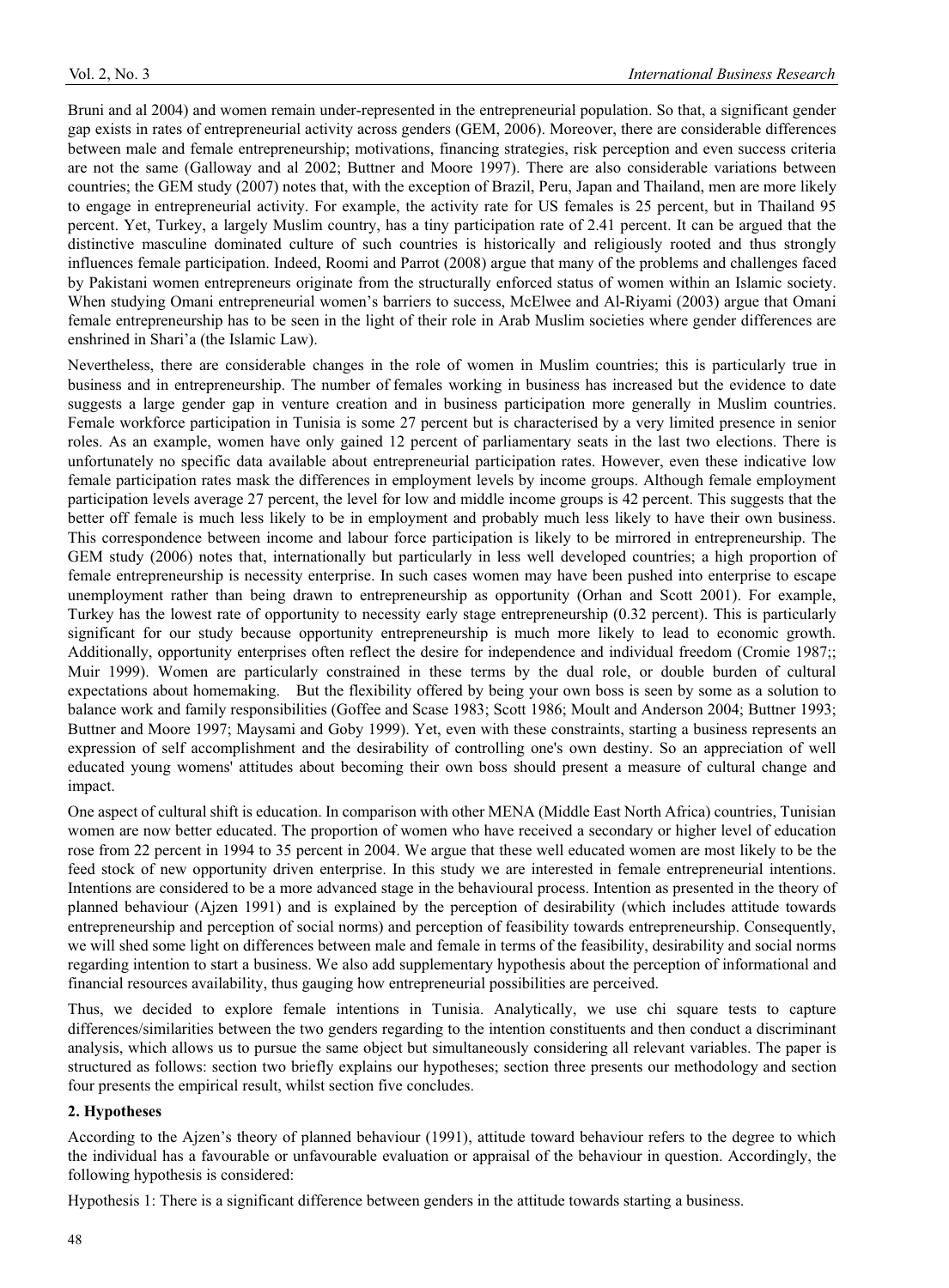According to Shapero (1982), perceived feasibility is the degree to which one feels personally capable of starting a business. Krueger and al (2000) note that feasibility perceptions drive career-related choices, including self-employment as an entrepreneur. Thus:

Hypothesis 2: There is a significant difference between genders in the perception of feasibility towards starting a business.

Subjective norm refers to the perceived social pressure to perform or not to perform the considered behaviour. Thus:

Hypothesis 3*:* There is a significant difference between genders according to perception of social norm.

Hypothesis 3a**:** There is a significant difference between genders according to the perception of the opinion of closest family and the opinion of people who are important in the respondent's lives toward starting their own business.

Family situation is assumed to impact career decision. So, individuals with families are hypothesised to be more tied to their current community are less flexible and they evaluate job alternatives more critically (Hooft 2005).Thus:

Hypothesis 3b**:** There is a significant difference between genders in the perceptions of the impact of future family commitments on the decision to start a business.

Moreover in this paper we expect that attitude toward female entrepreneurship differs relatively to gender. Thus:

Hypothesis 3c**:** There is a significant difference between genders according to attitude towards female entrepreneurship.

The extant literature suggests that the interpretations of the entrepreneur are of importance when resource availability is considered (Bruno and Tyebjee 1982; Krueger and Brazeal 1994) and that the perceived resource availability is more important than actual resource availability. Moreover, perceived resource availability may influences entrepreneurial intentions (Grundstèn 2004). Thus:

Hypothesis 4**:** There is a significant difference between genders relatively to their perception of resources availability.

Hypothesis 4a**:** There is a significant difference between genders in the perception of availability of financial resources.

Hypothesis 4b**:** There is a significant difference between genders in the perception of availability of informational resources.

#### **3. Sample, data collection and procedure**

This study was conducted within 9 faculties in Sousse University (Note1). Our sample consisted of 332 final year undergraduate students from different disciplines. It is representative of the distribution of gender and speciality at Sousse University. To ensure the clarity of wording, we first piloted the questionnaire with 14 final year undergraduate students and made some subsequent improvements to the questionnaire. We launched the survey in March 2007 and completed collecting data in April 2007. The questionnaire was distributed to 350 final year undergraduate students in the classroom and was completed in our presence. From the 350 questionnaires received, 18 containing incomplete responses were removed, reducing the sample to 332 students. Accordingly, our approach to data collection ensured a high response rate. To verify if there are significant differences between men and women concerning some entrepreneurial aspects we have performed the chi square tests using SPSS 11.0. After that, a discriminant analysis was performed using SPAD 5.0.

#### *3.1Measures*

The measure of attractiveness toward starting a business was adopted from Krueger, Reilly, and Carsrud (2000). Hence, we have asked students the following:

Is starting your own business an attractive idea to you?  $(1=$  not at all;  $2=$  neutral;  $3=$  very attractive).

The measure of perceived feasibility towards starting a business was adopted from Krueger, Reilly, and Carsrud (2000). So, the following question was considered:

How practical is it for you to start your own business? (1= not very practical; 2=neutral; 3= very practical).

To measure subjective norm we introduced some changes to Kolvereid's (1996a) question about this variable; we have broken up the item proposed by Kolvereid (1996a) "I believe that my closest family thinks that I should not (I should) pursue a career as self employed" into different parts. This is because usually there are differences in points of views amongst Tunisian family members. Accordingly we asked respondents to answer the five following questions:

(1). I believe that my father thinks that I should (I should not) pursue a career as self employed.

(2). I believe that my mother thinks that I should (I should not) pursue a career as self employed.

(3). I believe that my brother (and/or sister) thinks that I should (I should not) pursue a career as self employed.

(4). I believe that my spouse thinks that I should (I should not) pursue a career as self employed.

(5). I believe that persons who are important to me think that I should (I should not) pursue a career as self employed.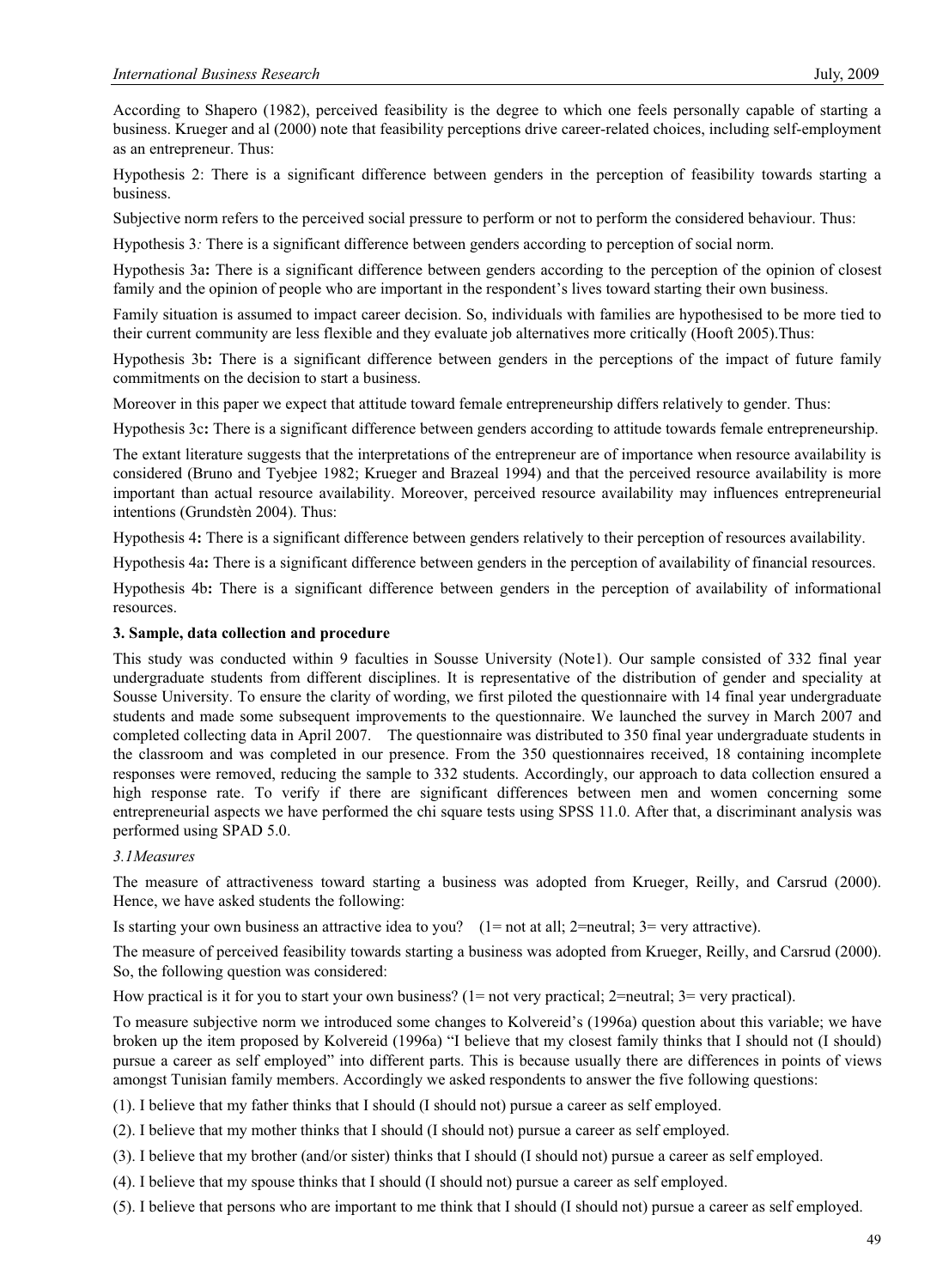All responses were given on a three point Likert scale (1= I should not; 2= neutral; 3= I should).

Moreover, in order to asses motivation to comply, respondents were asked along three point Likert scale (1= not important; 2= neutral; 3= very important), about the extent to which they cared about the opinions of the different persons cited above when they decide to start their own business.

Unlike Kolvereid (1994 a) who summed all items described above to measure social norm, we decided to consider each item separately in order to pick out where differences exist between females and males relatively to the each element of the perceived social norm. We also added two other variables to the measure of social norm. So we asked students questions about their perception of the impact of future family commitments on their decision to start a business and their attitude toward female entrepreneurship. Therefore the following questions were considered:

(1). Future family commitments may make it difficult for me to start my own business (1= unlikely;  $2=$  neural;  $3=$  very likely).

(2). Indicate to what extent you are approve of the creation of a business by woman ( $1=$  not at all;  $2=$  neutral;  $3=$  agree).

Furthermore, using a three point Likert scale, we asked students about their perception of the availability of financial and informational resources, and their assessment of the incentives available in the institutional environment for entrepreneurship in Tunisia. Hence, institutions that economic agents (including entrepreneurs) operate in -political, legal and cultural- directly influence their activity and hence economic development (Baumol 1990; Olson 1996). Consequently, incentives matter and the institutional environment in which the economic agent acts, serves as an incentive structure which guides and influences action, (Boettke and Coyne 2003).

#### **4. Empirical Results**

#### *4.1 Descriptive statistics*

Respondents consisted of 38.6 percent male and 61.4 percent female undergraduate students. There are more female than male students in higher education in Tunisia. For example in 2005/2006, woman represented 58.1 percent of the total in higher education. The medium age of the sample is 23.36 years old and 94.6 percent are single. The mainstream of the students came from urban areas (78.6 percent). In terms of work experience, 39.5 percent had work experience. Interestingly, more than the half (61.4 percent) have attended an entrepreneurial course.

The great majority of Tunisian students (more than 70 percent) perceive a favourable attitude of all members of their family and of other important persons to them toward starting their own business. The opinion of family and other important people seem playing an important role. Indeed, the overwhelming majority of our respondents (more than 70 percent) consider the opinion of their father, mother, spouse, brother and/or sister as important.

Additionally, more than 70 percent of respondents believe that the incentives and business environment in Tunisia (support structure for start-up, formalities involved in setting up a business, tax and financial incentives, etc) encourage entrepreneurship. This result indicates a perceived success for the government initiatives to promote new business formation. Moreover more than 60 percent of respondents believed that the informational resources at their disposal are favourable for starting a business. Unsurprisingly, a considerable proportion of our respondents appear to be financially constrained. Only 39.2 percent of our respondents reported favourably on the financial resources at their disposal for the creation of their own business.

#### *4.2 Chi square tests results*

The key results obtained from the chi square tests are summarized in Table 1 presented below. The chi square test of independence indicates that there is, at a significance level of 5 percent, a relationship between genders and perception of desirability towards starting a business. Hence, hypothesis 1 is supported. Similarly, hypothesis 2 is supported. Therefore, we have found a significant relationship between genders and the perception of feasibility towards starting a business. At the same level of significance (5 percent), the hypothesis 3a was rejected. Thus, and rather surprisingly, we found no significant relationship between gender and the perception of the opinion of the closest family and other important people who are important to the respondents towards starting a business. However, hypothesis 3b was supported. Accordingly, there is a significant relationship between gender and the attitude towards the impact of future family commitments on the decision to launch a business. Although very interested in starting a business, females are still significantly more worried than males about the impact of future family commitments on the realization of their intention to start a business.

Furthermore, there is also a significant relationship, at a 5 percent significance level, between gender and attitude towards female entrepreneurship. Consequently, hypothesis 3c was supported. Men are significantly less taken with the idea of female entrepreneurship. This result suggests that men and women approach entrepreneurship differently and that entrepreneurship is "welcomed" differently according to gender. As a result, entrepreneurship, considered as a mean of economic and social promotion, could be transformed into a vehicle of gender discrimination and so social regression. Hypotheses H4 (a) and H4 (b) were rejected when considering, genders and perception of resources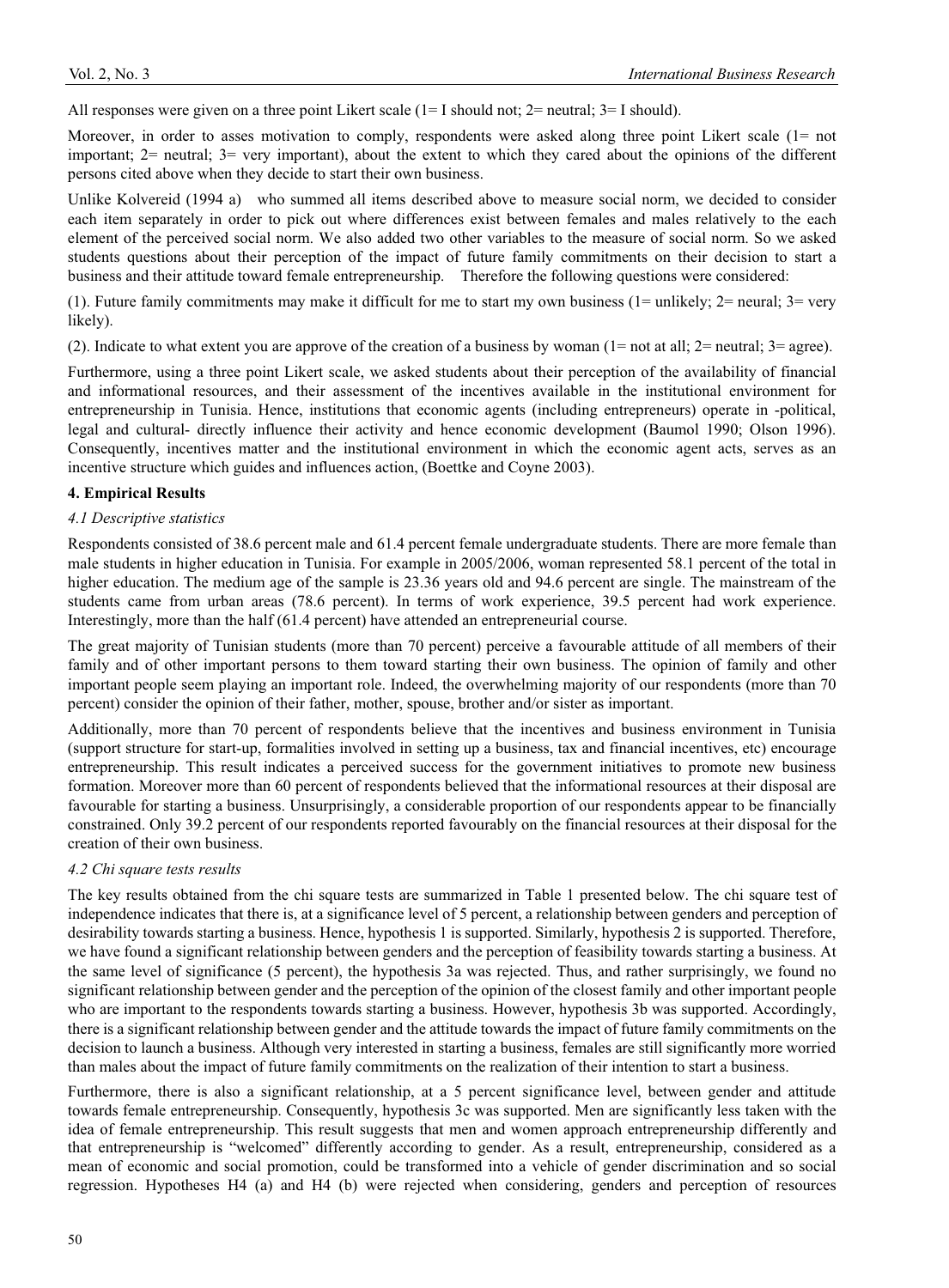availability. Therefore, there is no statistically significant difference neither between gender and perception of the availability of financial resources nor between gender and perception of the availability of informational resources.

## [Insert table 1]

## *4.3 Discriminant analysis results*

After the Chi squared analysis, we use discriminant analysis, a multivariate technique which allows the study of the differences between two (or more) groups with respect to several variables simultaneously. As it is normal practice, we only consider the variables from the Chi squared results that imply significant differences between genders. The goal of discriminant analysis is to optimally separate groups through constructed discriminating axes (calculated as a linear combination of the initial variables), in such a way that optimal separation of the predefined groups is attained. The linear discriminant equation is constructed such that the two groups are separated as much as possible. Thus, discriminant analysis permits us to examine group differences on considered covariates and to predict group membership from the covariates.

Regarding to the object of our research, we exploit the geometrical principals of this method, by searching axes that best separate the variables to find the significant predicators that best explain the distance between genders in the multivariate space. In its classical form, the method uses continuous variable measurements observed in the two gender groups to highlight aspects that distinguish the groups and to use these measurements to classify new individuals. Thus the explanatory variables have to be independent and normally distributed. Nevertheless, in our study, all the considered variables are qualitative ones. The "Disqual" approaches in Spad software can resolve this problem, in that it implies the construction of factorial axes with the *MCA* analysis. These axes are by construction quantitative variables, unimodales, and symmetric so they satisfy the conditions of discriminant analysis. Then the discriminant analysis is performed on these axes.

Mahalanobis distance and the Hotelling test are used to compare the means of the two samples. More specifically, they are utilised to test the null hypothesis where the two centroids (means in a multivariate space) of the two gender groups are identical. Thus they are the privileged tools for the appreciation of the discrimination quality. Our results show that the probabilities of the Fisher tests tend to 0, so the Mahalanobis distance is significantly different from zero. The Hotelling test also allows rejecting at the significant level of 5 percent the equality of the two centroids. Consequently there is to a significant difference between the two centroides of the two gender groups. Hence the two groups are significantly separated. (See table 2 for the main results of the discriminant analysis).

# [Insert table 2]

The quality of the representation is depicted through the percentage of well classified individuals. 190 female in our case are correctly classified according to the obtained discriminant function and only 14 were incorrectly classified. In the total 247 individual were correctly classified with a rate of 74.4 percent of success. The *R2* measures the inter-class variance related to the total variance, the *R2* in our case is equal to 23.28 percent. The coefficients of the discriminate function reflect the impact of covariates on the gender.

We turn now to consider the most discriminant variables. According to the results, the variable "attitude towards female entrepreneurship" is the most discriminant variable between genders. Interestingly, the desirability, feasibility and the attitude towards family commitment plays only a minor role in the explanation of intention differences between genders.

# **5. Discussion and Concluding Remarks**

Although our results show a very promising attitude to entrepreneurship by the young well educated females, it is also very clear from that male and female attitudes to entrepreneurship differ significantly. Thus it seems that in a general sense, entrepreneurship is an attractive option for all young well educated people, there remains considerable cultural constraints for females. Interestingly, we note that feasibility, capacity nor even the point of view of the closest relatives are not responsible for any gender discrimination. It seems that the attitudes of educated young people themselves clearly do not approve of womens' venture creation. Thus, in spite of the fact that they are well educated, the perceived social norms seem to confine female to a more traditional path. Therefore, any policy targeting the encouragement of female entrepreneurship would need to work to change the image female entrepreneurship. In other respects policy seems to be working. Culture, which is notoriously slow to change, seems to be at least beginning to adapt to make female entrepreneurship a possibility. We had expected the role of close relatives, especially fathers to act as a constraint. We anticipated that they would represent more old fashioned attitudes towards discouraging full female participation but that does not seem to be the case. Indeed the contemporaries of our females, their male counterparts, seemed to be more negative towards the idea of female enterprises.

# **References**

Ajzen, I. (1991). The theory of planned behaviour. *Organizational Behaviour and Human Decision Processes*, 50 (2), 179-211.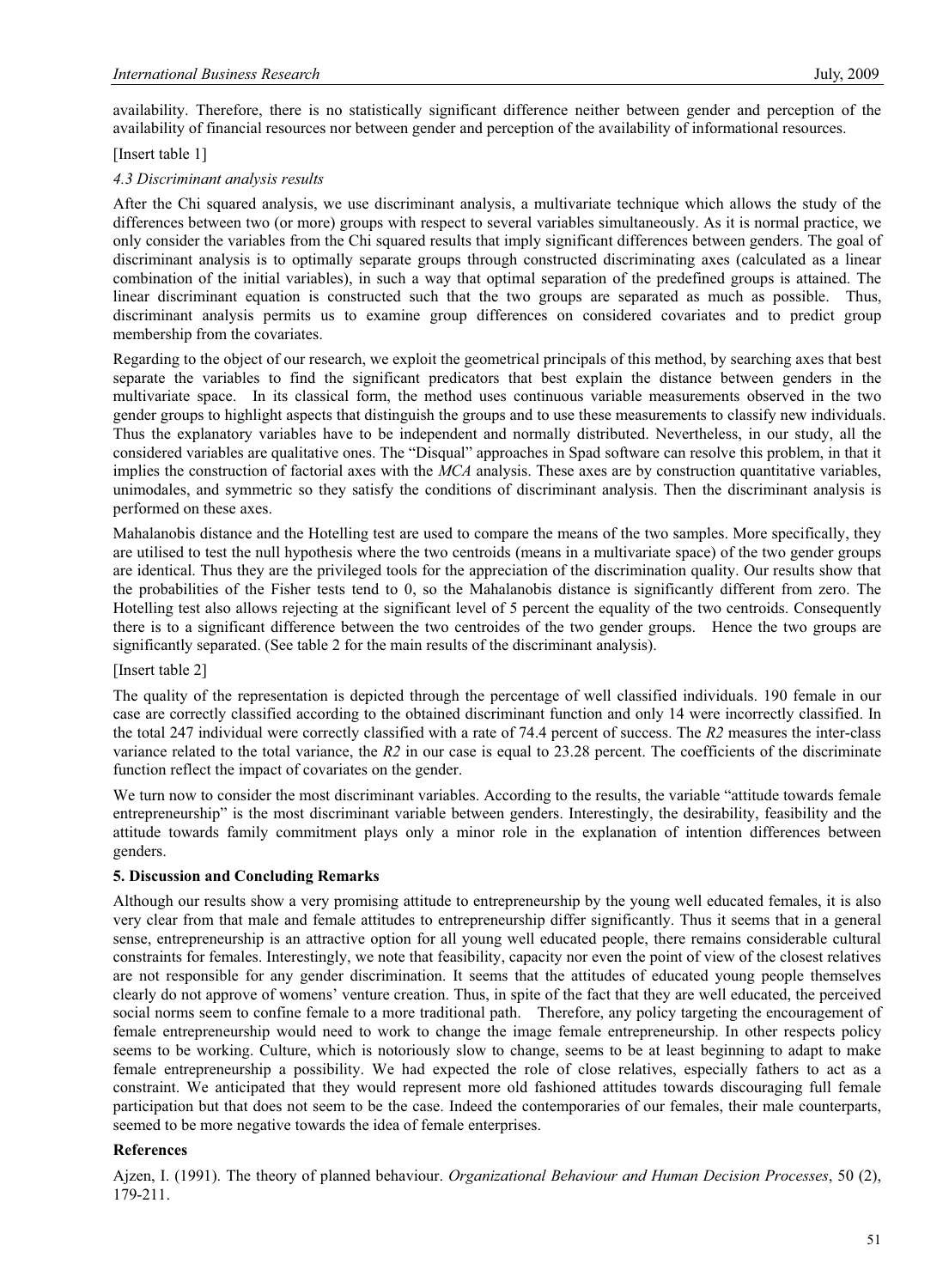Allen, E., Elam, A., Langowitz, N., & Dean, M. (2007).Global Entrepreneurship Monitor: Report on women and entrepreneurship. Babson College: The Center for Women's Leadership.

Allen, E., Langowitz, N., & Minniti, M. (2006). Global Entrepreneurship Monitor: Report on women and entrepreneurship. Babson College: The Center for Women's Leadership.

Baumol, W. J. (1990). Entrepreneurship: productive, Unproductive, and Destructive. *Journal of Political Economy*, 98, 893-921.

Bird, B., & Brush, C. (2002). A gendered perspective on organizational creation. *Entrepreneurship Theory and Practice*, 26 (3), 41–65.

Boettke, P.J., & Coyne, C.J. (2003). "Entrepreneurship and Development: Cause or Consequence?," Advances in Austrian Economics, forthcoming.

Bruni, A., Gherardi, S., & Poggio, B. (2004). Doing gender, doing entrepreneurship: an ethnographic account of intertwined practices. *Gender, Work and Organization*, 11, 406–429.

Bruno, A. V., & Tyebjee, T. T. (1982). *The environment for entrepreneurship*. In Kent, C., Sexton, D., Vesper, K. (eds.). The Encyclopedia of Entrepreneurship. Englewood Cliffs, NJ. Prentice-Hall, Inc. 288 - 307.

Buttner, E. H. (1993). Female entrepreneurs: How far have they come?. *Business Horizons*, 36 (2), 59-65.

Buttner, E. H., & Moore, D. P. (1997). Women's organizational exodus to entrepreneurship: Self-Reported Motivations and Correlates with Success. *Journal of Small Business Management*, 31(1), 34-46.

Carree, M. A., & Thurik, A.R. (2002). The impact of entrepreneurship on economic growth," in Audretsch, D.B., Acs, Z.J. (Eds), *Handbook of Entrepreneurship Research*, pp.437-71.Kluwer Academic Publishers, Boston, MA and Dordrecht,.

Cromie, S. (1987). Motivations of aspiring male and female entrepreneurs," *Journal of occupational behaviour*, 8: 251-261. John Wiley and Sons. Ltd.

Galloway, L., Brown, W., & Arenius, P. (2002). Gender based differences in entrepreneurial behaviour. *International journal of entrepreneurship and innovation*, 3(2), 109-19.

Geoffee, R., & Scase, R. (1983). Business ownership and women's subordination: A preliminary study of female proprietors. The *Sociology Review*, 331(4), 625-648.

Grundstèn, H. (2004). Entrepreneurial intentions and the entrepreneurial environment: A study of technology based new venture creation. Doctoral dissertation series 2004/1. Teknillinen Korkeakoulu, Helsinki.

Idris, A. (2008). A profile of innovative women entrepreneurs. *International Business Research*, 1, 3-10.

Kolvereid, L. (1996a). Organizational employment versus self-employment: reasons for career choice intentions. *Entrepreneurship Theory and Practice*, 20 (3), 23–31.

Krueger, N. F., & Brazeal, D. V. (1994). Entrepreneurial potential and potential entrepreneurs. *Entrepreneurship Theory and Practice*, 18 (1), 91 – 104.

Krueger, N., Reilly, M.D., & Carsrud, A.L. (2000). Competing models of entrepreneurial intentions. *Journal of Business Venturing*, 15 (5-6), 411–432.

Maysami, R. C., & Goby, V.P. (1999). Female Small Business Owners in Singapore and Elsewhere: A Review of Recent Studies. *Journal of Small Business Management*, 37(2): 96-105.

McElwee, G., & Al- Riyami, R. (2003). Women entrepreneurs in Oman: Some barriers to success. *Career Development international*, 8(7), 339-346.

Moult,S., & Anderson, A.R. (2005). Enterprising women: Gender and Maturity in New Venture Creation and Development. *Journal of Enterprising Culture*, 13 (3), 255-271.

Muir, E. (1999). Women entrepreneurs in the EU: Motivations and realisations for starting a business. Proceedings of the 44 RD ISCB world conference in Naple, Italy

Olson, M. (1996). Big Bills Left on the Sidewalk: Why Some Nations are Rich and Others Poor. *Journal of Economic Perspectives*, 10, 3-24.

Orhan, M., & Don Scott. (2001). Why Women Enter into Entrepreneurship: an Explanatory Model. *Women in Management Review*, 16 (5), 232-243.

Roomi, M.A., & Parrot, G. (2008). Barriers to Development and Progression of Women Entrepreneurs in Pakistan. *Journal of entrepreneurship*, 17 (59).